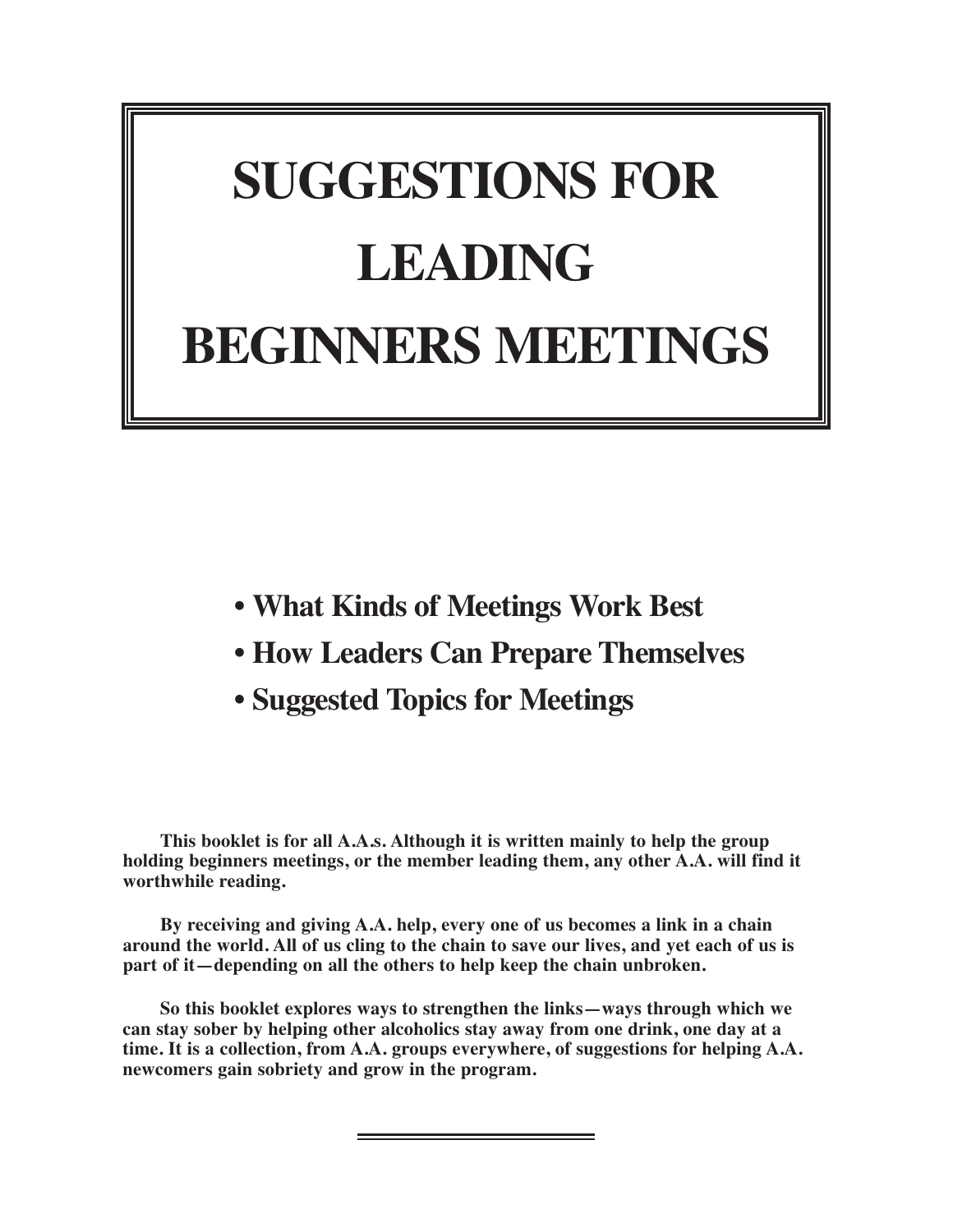## **WHAT KINDS OF BEGINNERS MEETINGS WORK BEST?**

Many kinds have worked well. They range from small, unplanned, informal discussions, with newcomers doing most of the talking and a different leader each time, to large sessions, prearranged in a series, with one continuing leader giving prepared talks on specific A.A. subjects.

A combination of these two types seems to work best. Groups have found that newcomers' chances of recovery are higher if they can actively take part in A.A. discussions as soon as possible—and that they also need someone with A.A. experience to tell them the essential facts about alcoholism and our program of recovery.

Therefore, many beginners meetings include both (1) a brief talk by the leader, for not more than twenty or thirty minutes in an hour meeting, and (2) discussion by all present.

## **WHAT IS A GOOD GENERAL OUTLINE FOR THE LEADER?**

Many experienced leaders of beginners meetings say that their opening remarks generally cover these points:

- 1. Welcome to newcomers. (Newcomers are essential to A.A.'s health and growth. In the first few weeks, they will discover that their fresh experiences make them vital links in reaching other suffering alcoholics.)
- 2. Assurance that newcomers' anonymity will be respected.
- 3. Explanation that everything the leader or any other member says is only the individual's opinion, that no one can speak on behalf of the entire worldwide Fellowship (or, indeed, of any group).
- 4. Brief statement of the Fellowship's size and scope.
- 5. Brief sharing of the leader's own experience, including in condensed form the usual elements of an A.A. talk: identification as an alcoholic (not necessarily *events w*hile drinking, but *feelings*); how the leader came to A.A.; recovery in the program; knowledge gained from A.A.
- 6. Comments on any particular topic that, in the leader's opinion, newcomers need or want to know about. (There are suggestions on the following pages.)
- 7. Information about other local meetings.
- 8. Recommendation of the A.A. message in print—so that newcomers may take it with them after the meeting in the form of A.A. books, pamphlets, or the Grapevine.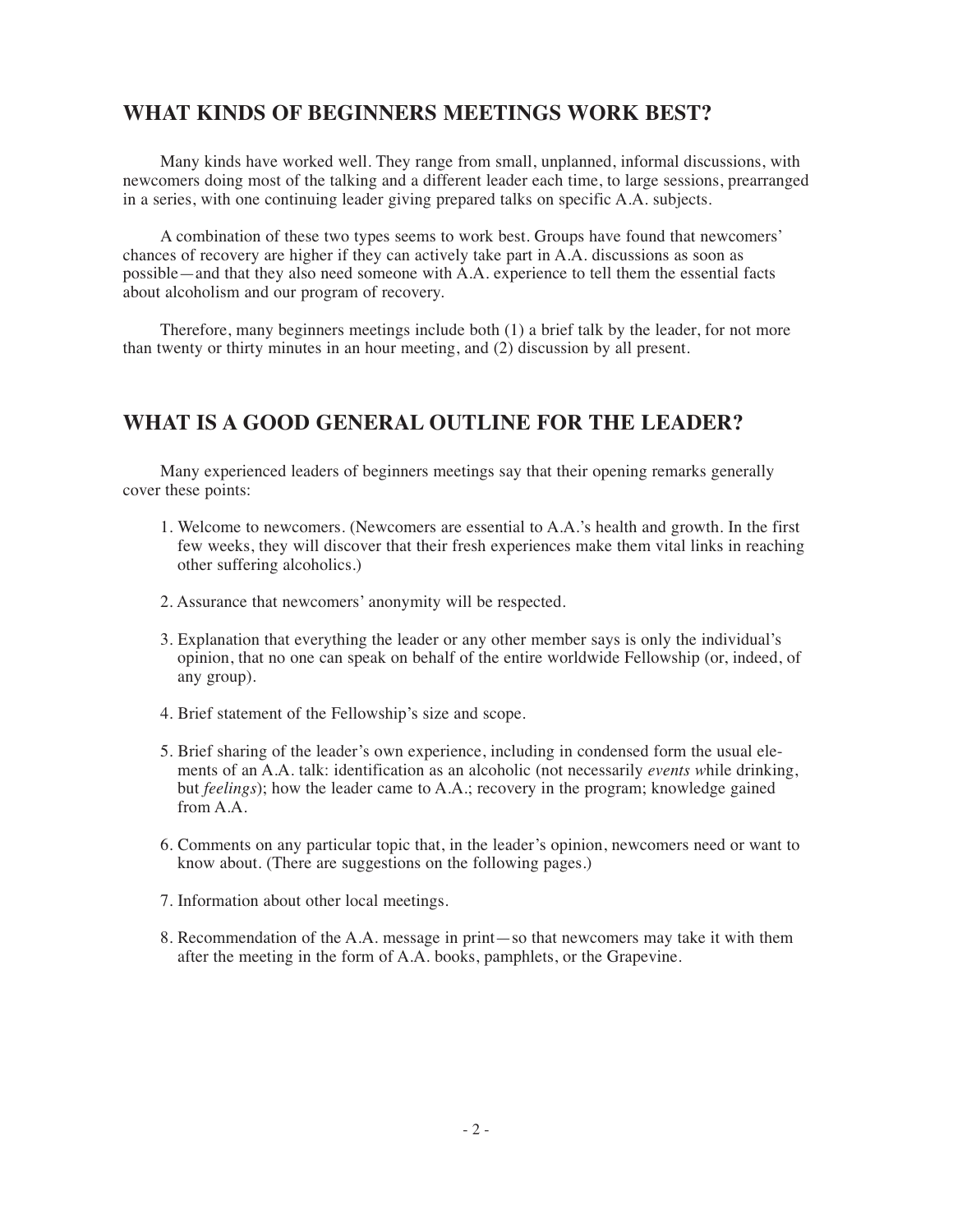# **CAN A LEADER PREPARE FOR BEGINNERS MEETINGS?**

Most say they can if they keep their minds open to suggestions from the experience of others. This guide both summarizes such experience and points out Conference-approved literature in which generally accepted A.A. thinking on many important topics is given in greater detail. For instance, the booklet *Living Sober—*specifically designed for newcomers—provides possible answers to questions often asked at beginners meetings.

When a leader is "willing to go to any length" to help newcomers, preparation for a meeting can be an exciting and rewarding venture, not a chore.

As one leader wrote, "After all, I am responsible." Experience of more than seventy years throughout the Fellowship does indeed suggest strongly that anyone who sets out to lead a newcomers meeting should take this privilege as a serious responsibility—and work at it.

# **SUGGESTED TOPICS FOR BEGINNERS MEETINGS**

## *# 1—How to Stay Away From One Drink One Day at a Time*

(In any series of beginners meetings there are usually new faces at each session. Therefore, leaders have found that this topic should always be included in every meeting.)

When we first came to A.A., many of us did not realize that the *first* drink triggered the compulsion to drink more and more; that it deluded us into thinking we could drink another safely, then another and another.

The danger seems obvious now, but many of today's newcomers are just as baffled as we once were. So the leader usually explains the significance of the first drink—and how to avoid just that one, for at least one day or one hour.

Almost every A.A. has a favorite means of doing this, and other members attending a meeting can make suggestions for additions to the following:

- 1. The twenty-four hour (or one-minute, if necessary) plan.
- 2. The *halt* reminder—never getting too *H*ungry, *A*ngry, *L*onely, or *T*ired.
- 3. Sticking close to your sponsor and discussing personal problems with him or her.
- *4. Postponing* the drink.
- 5. Going to lots of A.A. meetings.
- 6. Keeping pockets stuffed with A.A. reading matter.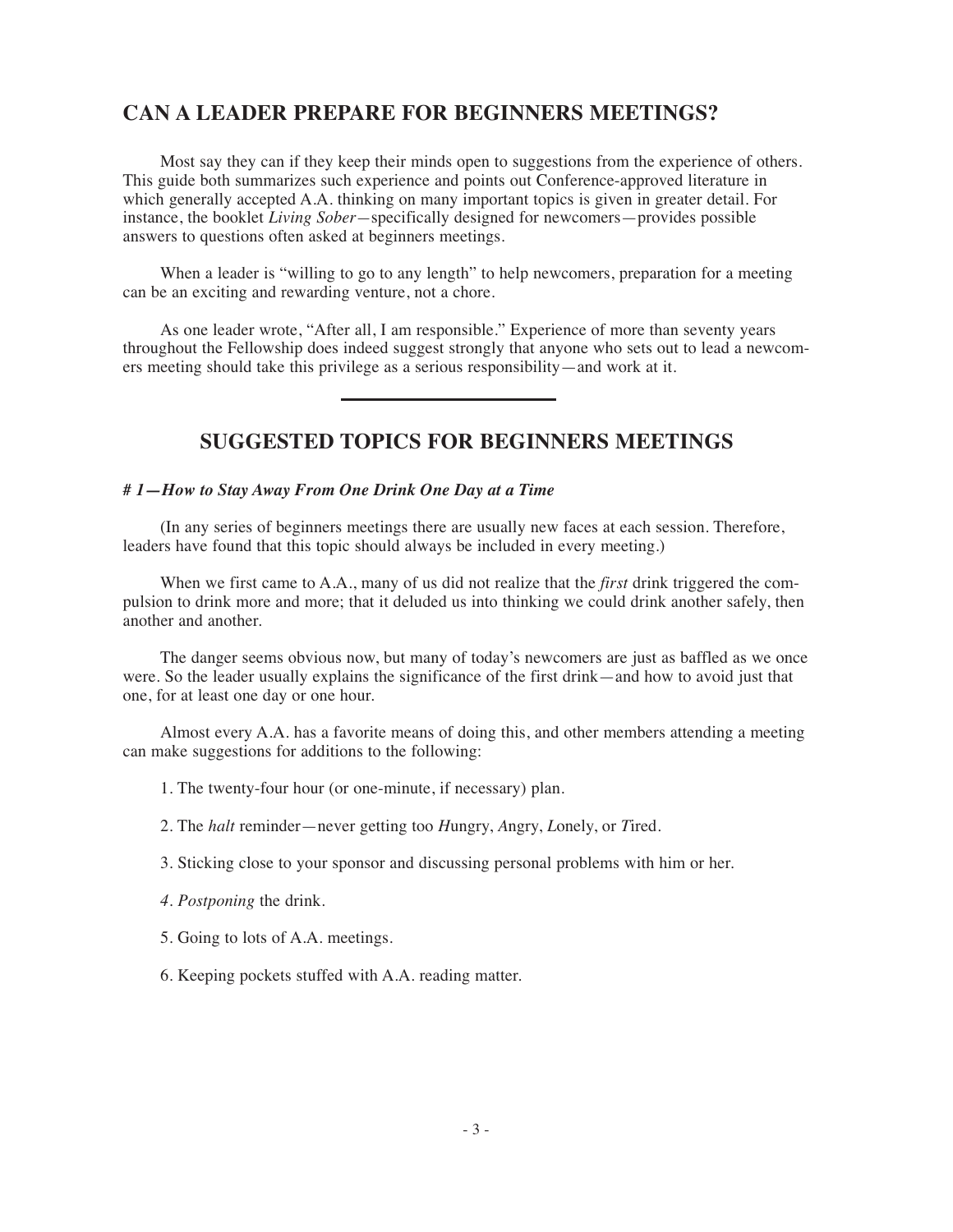- 7. Prayer—in whatever form the new member prefers it.
- 8. Changing routines—especially at drinking hours—to break up the old habit patterns.
- 9. Spending time with other members individually—either in person or on the telephone (and especially during old drinking hours).
- 10. Spending time in meeting rooms or central offices where A.A.s gather outside of regular meeting hours.
- 11. Starting work on the Twelve Steps, to fight such threats to sobriety as resentments, self-pity, and the tendency to dwell on the past or the future.

#### *# 2—Alcoholism, the Disease*

Information on successful Twelfth Step work can be found throughout the book *Alcoholics Anonymous.* Also check *A.A. Comes of Age.*

Alcoholics usually have to face the medical facts of the disease, as well as the present unmanageability of their own lives, before they can accept help. This seems to be true even for newcomers who are forced by pressure from others to come to A.A. for the first time.

The medical viewpoint on alcoholism that helped to bring about the birth of A.A. is outlined in the chapter "The Doctor's Opinion" in *Alcoholics Anonymous.* It is explained in further detail in the first three chapters of the Big Book, and in the A.A. pamphlets "Three Talks to Medical Societies by Bill W." and "A.A. as a Resource for the Health Care Professional."

Many good descriptions of the disease are used by A.A. members, such as: "threefold illness," "progressive disease," "compulsion plus obsession," etc. (See the pamphlet "Frequently Asked Questions About A. A.," included in this packet.)

Many newcomers have also been helped by discussion of various definitions of alcoholism, of the symptoms of the disease, of the uselessness of misdirected willpower in combating alcoholism, of the futility in insisting on an intellectual understanding of the condition *before* becoming willing to *practice* the A.A. program.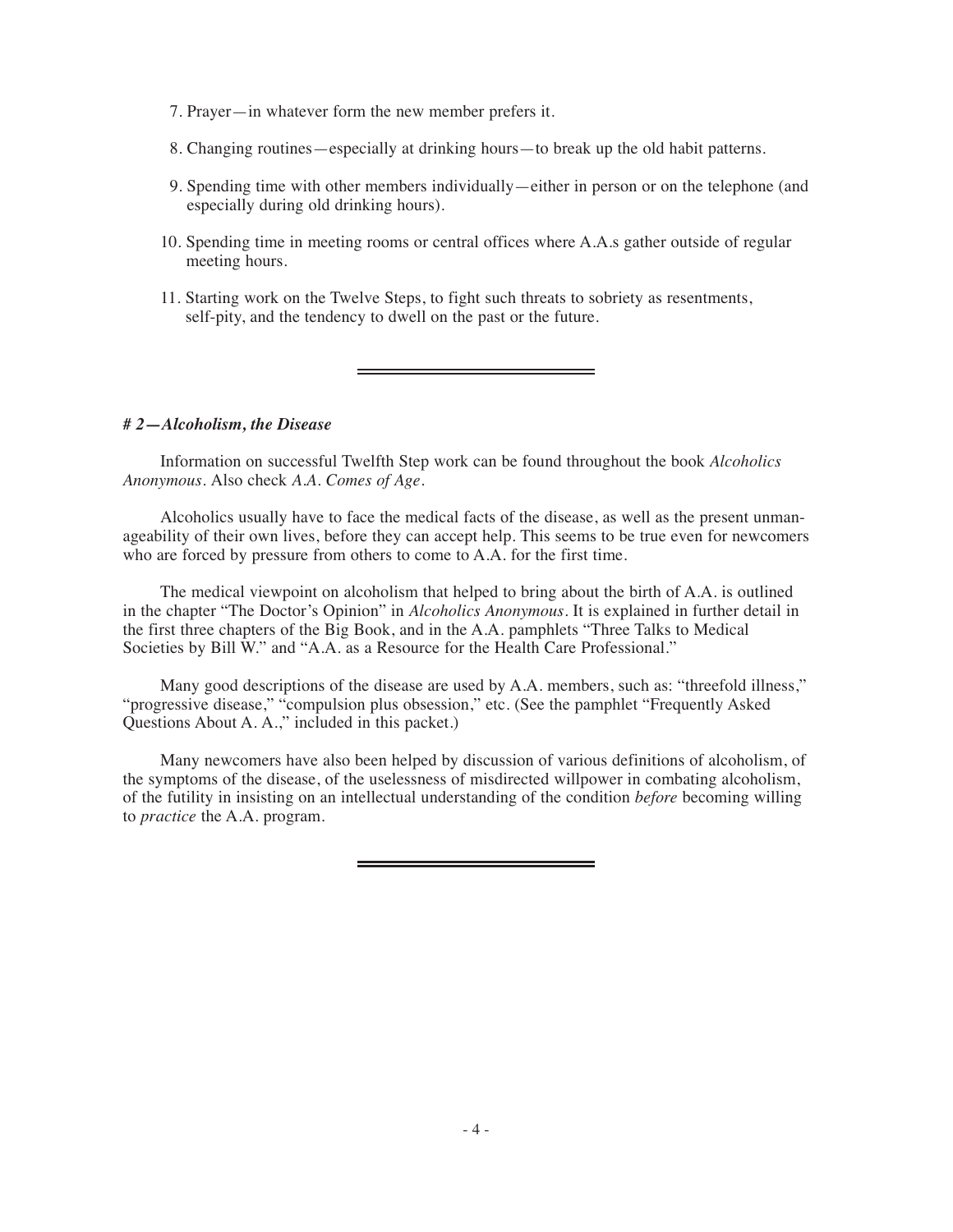## *#3—How It Works: The Twelve Steps Suggested as a Program of Recovery*

Many of us wonder when we first approach A.A. just *how it works.*

That's the title of Chapter V in *Alcoholics Anonymous,* of course. It is the heart of the A.A. message and is enclosed in this packet.

Because the newcomer may have been told that "there are no musts in A.A.," it seems wise to explain that these *suggested* Steps are a summary of actual past experience in recovery.

The men and women responsible for the Steps realized that they could never reach in person many alcoholics who wanted their help. So they knew they had to be especially careful to use the words that would describe most honestly and completely the road they had taken.

Leaders of beginners meetings generally agree that newcomers are rarely helped by ponderous sermonizing about the Twelve Steps, or by complicated interpretations. The Steps speak plainly for themselves, and all newcomers are, of course, free to interpret and use them as they individually choose.

It is the leader's job to be sure that their exact wording is made available to the newcomer. While newcomers may not be in the mood for serious reading, the sooner they can read *Alcoholics Anonymous* the better. Some groups give it away, others sell it, many keep a "lending library" of A.A. books; some award the Big Book or *Twelve Steps and Twelve Traditions* as a "door prize."

## *4—The Twelve Traditions: What We Learn from A A. Mistakes*

The Traditions explain much of the seemingly contradictory behavior that confuses newcomers when they first encounter a fellowship that functions with so little obvious organization: "anonymity'—and yet the occasional use of full names at meetings; "no dues or fees"—and then the basket is passed.

A discussion of the origin of the Traditions, in relation to our earlier mistakes, can answer many questions and allay many anxieties for newcomers.

By relating their own experiences in using the Traditions, leaders can help newcomers understand the importance of principles before personalities, of anonymity at the public, print or broadcast level, of the group conscience, self-support, and A.A.'s nonaffiliation with other organizations.

Knowing what A.A. does *not* do is as important for many of us as knowing what it *does* do, so that we will not expect more than A.A. can deliver. A list of services A.A. does not provide is given in the pamphlet "A.A. in Your Community," included in this packet.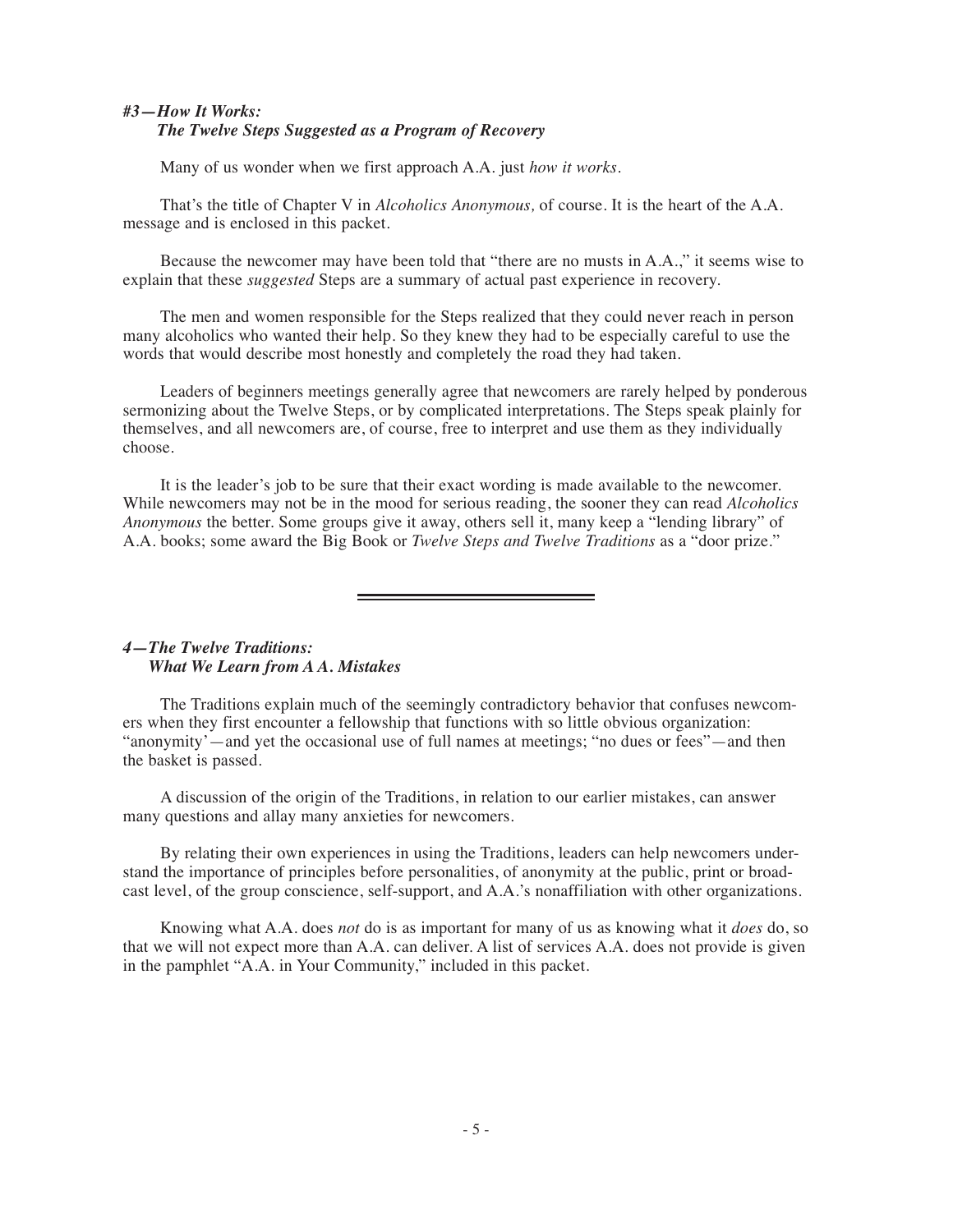If leaders want to feel secure in their own understanding of the Traditions, it is recommended that they study carefully *Twelve Steps and Twelve Traditions* and *A.A. Comes of Age, plus* the pamphlet "The Twelve Traditions Illustrated," also enclosed.

### *# 5—A.A. in Print—Service to Others*

Most A.A.s agree that newcomers are entitled to know about *all* the A.A. help available to them.

This includes A.A. literature published by A.A. World Services, Inc., which offers a large range of various kinds of A.A. help. It carefully reflects the broadest possible consensus of the entire movement, worldwide—not just some individual's personal interpretation or some unique local view.

Pointing out what these publications are, and what they contain, may be one of the finest services we can give to newcomers, because we are thereby encouraging them to dig out the answers for themselves.

Another gift of knowledge we can pass on to newcomers is information about our Third Legacy of Service, helping them to understand their own role as new links in our worldwide chain of love and service.

It is easy to explain just how A.A. is geared to serve alcoholics after reading about it in the enclosed pamphlet "The A.A. Group." In addition, information about the general service structure appears in brief form in the pamphlet "Inside A.A.," also enclosed.

## *# 6—Other Factors in A.A. Recovery*

In addition to the five suggestions above, many groups report that their beginners meetings include discussions of these topics:

- a) The original A.A. experience, as described in *Alcoholics Anonymous* and *A A. Comes of Age.*
- b) The desire to be sober for oneself.
- c) Release from the compulsion and removal of the obsession.
- d) Who can be a member of A.A. and how to join. Many newcomers are greatly relieved at the absence of any official ritual, "signing up," or other procedure for becoming an A.A. member. Anyone may attend *open* A.A. meetings. Membership in A.A. is open to anyone with a drinking problem. Dually-addicted people are also eligible for A.A. membership, *if they have a drinking problem.*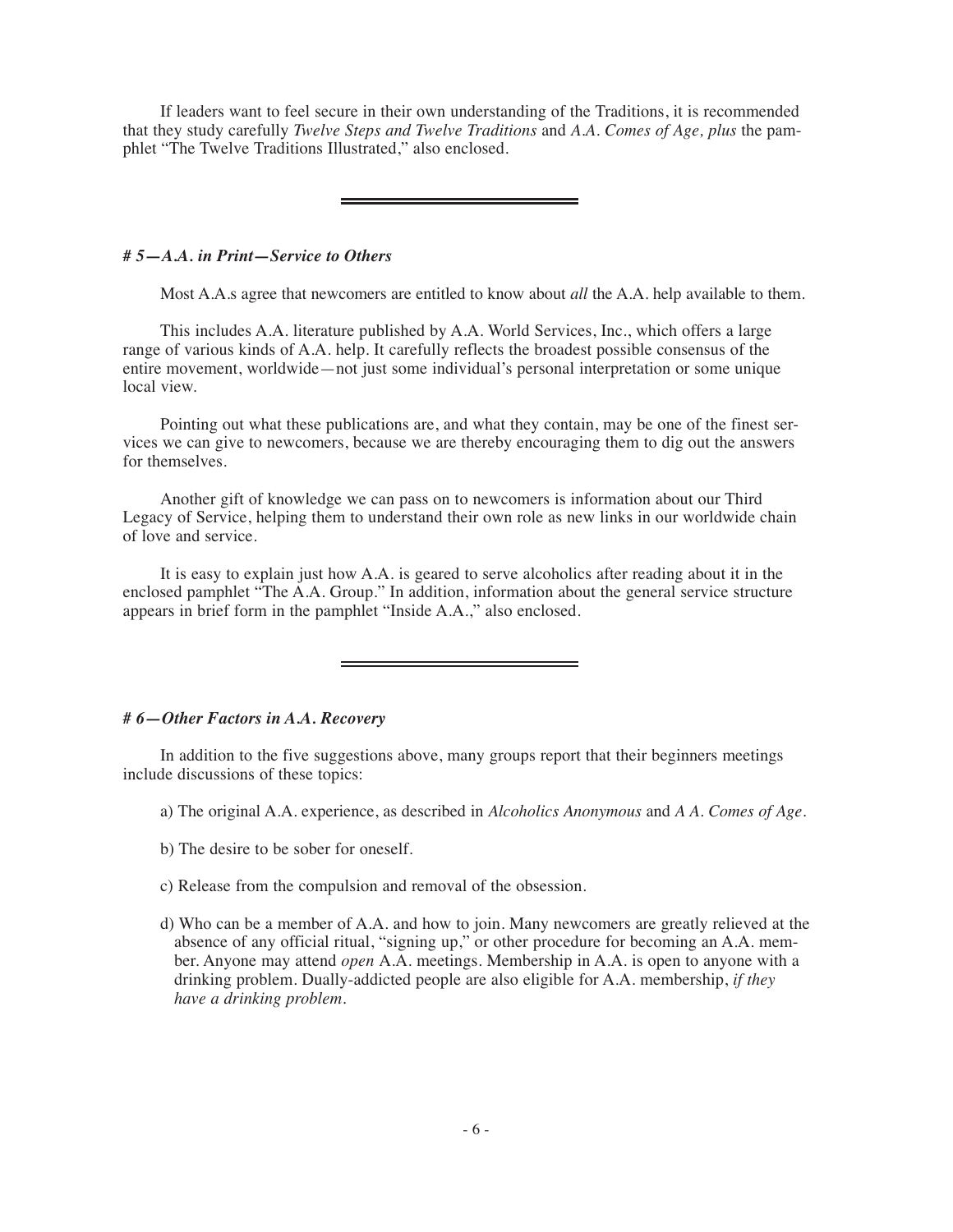- e) Acceptance of facts about ourselves; self-honesty as the basis of the program.
- f) The Serenity Prayer.
- g) The A.A. Slogans.
- h) Sponsorship; how to get a sponsor, how to change sponsors, if necessary. (See the enclosed pamphlet "Questions and Answers on Sponsorship.")
- i) The family (see Chapters 8 and 9, "To Wives" and "The Family Afterward," in *Alcoholics Anonymous)* and ways in which nonalcoholic relatives can get guidance in understanding alcoholism and thus helping the alcoholic (the Al-Anon Family Groups and Alateen).
- j) The A.A. language. Most leaders of beginners meetings agree that it is very important to explain any specialized A.A. jargon to newcomers. Indeed, it is essential to make all discussions at these meetings as simple and understandable as we can. Many newcomers arrive with no prior knowledge of A.A., and (as most of us recall from our own histories) few newcomers are mentally in the best shape for rapidly absorbing complex information or ideas.
- k) Spiritual awakening. Ever since Ebby T. first successfully twelfth-stepped Bill W., A.A.s have been encouraged to arrive at their *own* conception of A.A. recovery tools. For a discussion of the role of a spiritual awakening in recovery, see in *Alcoholics Anonymous* the chapters "We Agnostics," "Working with Others," "A Vision for You," and "Spiritual Experience." Also refer to Step Twelve in *Twelve Steps and Twelve Traditions* and in *A.A. Comes of Age;* plus the pamphlets "Frequently Asked Questions About A.A." and "Questions and Answers on Sponsorship."
- 1) Are sedatives dangerous for alcoholics? (Refer to "The A.A. Member—Medications and Other Drugs.")

•

## **SUGGESTIONS ON ARRANGEMENTS FOR BEGINNERS MEETINGS**

Rotation of jobs in the group is considered highly valuable in A.A. (see "The A.A. Group" pamphlet). After one member has led a series of beginners meetings (anywhere from four to twelve—but six seems to be the favorite number), another leader rotates into the job for the next series. Many groups like to alternate between men and women as leaders, with a man leading one series, a woman the next. Other groups prefer that each beginners meeting be led by a different member.

In those areas where A.A.s are most enthusiastic about the results of beginners meetings, there seems to be general agreement on these ideas:

1) The meeting should be separate and apart from the regular open or closed meeting. In some localities, it is scheduled for one hour preceding a regular meeting. In others, the beginners meeting is held at the regular meeting hour, either in a different room (where space permits) or on a different evening.